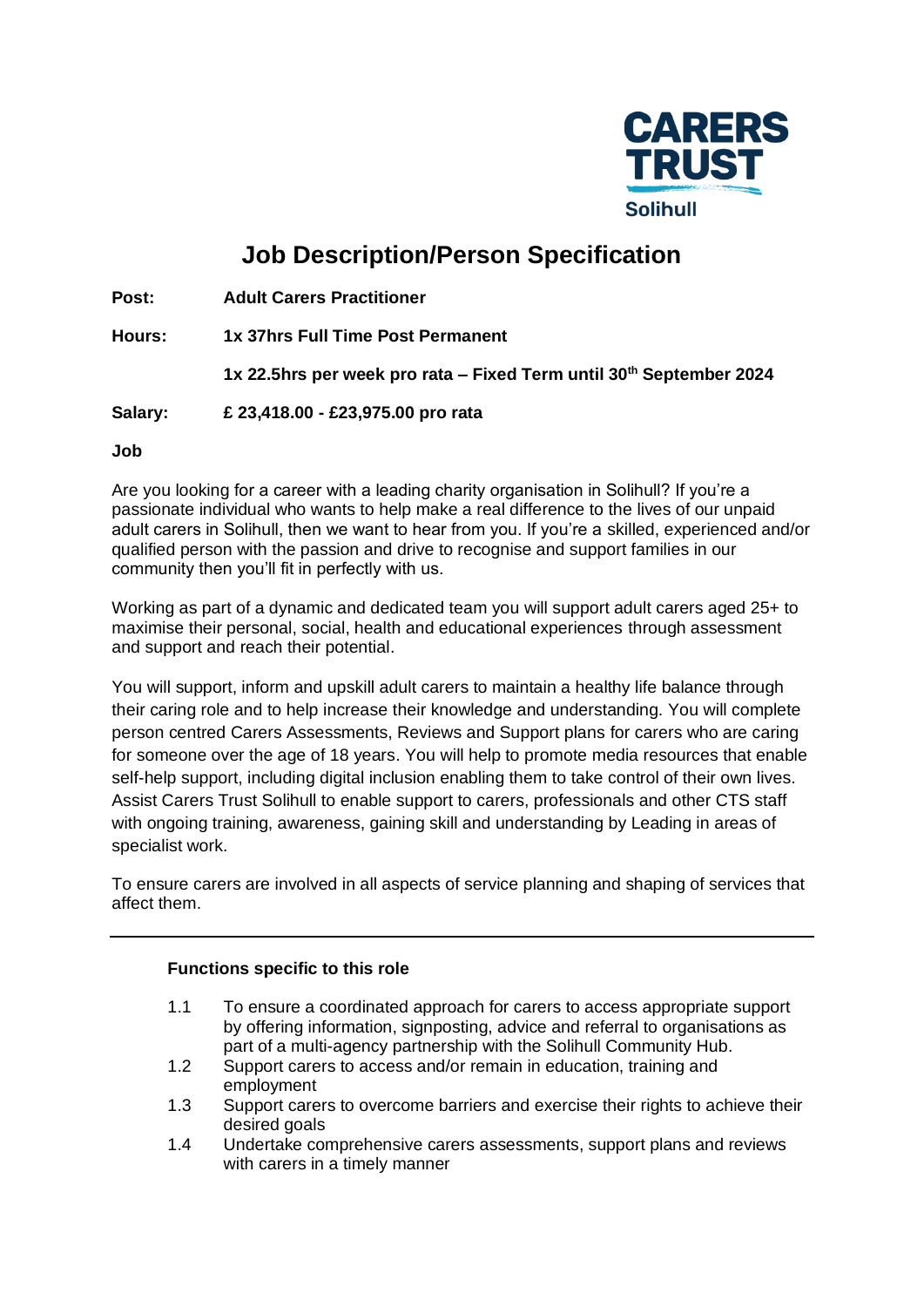- 1.5 To access and upload all carers assessments onto the Local Authorities database systems
- 1.6 Partake in a Lead condition category to deliver training for Carers to increase their confidence, knowledge and skills to continue caring with confidence
- 1.7 To take a Lead role in building good partnership working in their specialised conditions category.
- 1.8 To act as a specialist in their conditions category and deliver awareness and on-going training support to CTS staff, professionals and key workers, to the wider community.
- 1.9 Contribute in the development of resources and toolkits that enable carers to maintain healthy life style balance.
- 1.10 Promote CTS by giving talks and presentations to professionals and other organisations within their specialised category.
- 1.11 Any other duties as agreed by the Chief Officer.

# **Be an active participant of the adult carers team to collectively:**

- 1.12 Contribute to raising awareness of adult carer and their needs amongst relevant health, social care, educational and voluntary sector professionals
- 1.13 Attend appropriate internal and external meetings with other agencies on behalf of CTS
- 1.14 Maintain accurate records of contacts via various data collection
- 1.15 Adopt behavioural change model in your practice with carers.
- 1.16 Seek out unidentified carers by using a wide variety of mechanisms and our range of networks
- 1.17 Use impact measurement tools and collect monitoring data to enable quantitative and qualitative evaluation of our service
- 1.18 Contribute to CTS newsletters, electronic information and publicity material
- 1.19 Identify and respond appropriately to Safeguarding issues
- 1.20 Contribute to reception cover for the whole service and team specific duty
- 1.21 Encourage the community to engage in our Carers Friendly Communities agenda and activities associated with this
- 1.22 Participate with routine reporting and budgeting requirements

# **Functions applicable to all staff**

- 2.1 Contribute to the development and achievement of Solihull Carers Centre (SCC) strategic objectives
- 2.2 Provide a quality service
- 2.3 Promote the good image of SCC by being an excellent ambassador of Solihull Carers Centre when meeting with carers, members of the public or representatives from other organisations
- 2.4 Contribute to fundraising via actual events, identifying opportunities etc.<br>2.5 Use SCC income wisely and within your authority
- Use SCC income wisely and within your authority
- 2.6 Participate in appropriate training
- 2.7 Support volunteers in tasks linked to your work
- 2.8 Adhere to SCC policies and procedures
- 2.9 Undertake other tasks as required

#### **Work conditions applicable to this post**

3.1 Office and various venues, including Hubs and travel around the Borough on a regular basis.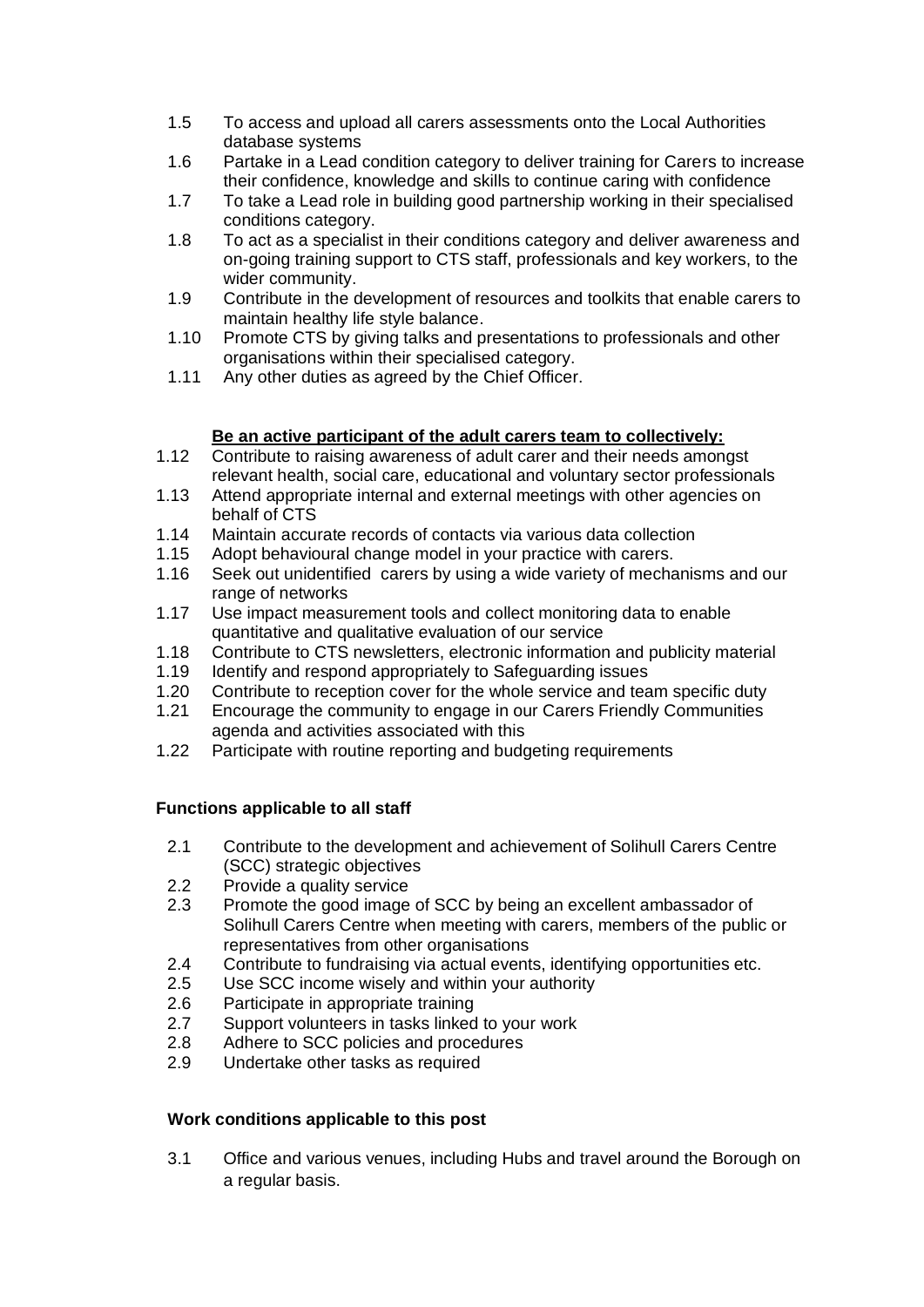3.2 Will need to be flexible as evening and weekend work will be sometimes required.

## **Accountability**

- 4.1 Reporting to Adult Team Leader
- 4.2 Key performance indicators according to SLA.

## **Relationships**

- 5.1 Internally
	- Adult Team Manager
	- Other members of the adult team including volunteers
	- Chief Officer
	- Trustees with specific reference for adult services, monitoring and evaluation and quality

## 5.2 Externally:

- Carers and families
- Professionals in other agencies providing services to carers

# **6. Person Specification Specific to this role:**

## **Essential**

- 6.1 Experience of working in a caring and advice giving role and/or relevant academic qualifications
- 6.2 Experience of carrying out comprehensive assessments, review and support plans
- 6.3 Experience of collecting and using monitoring and evaluation statistics
- 6.4 Ability to write comprehensive reports and case recordings
- 6.5 Problem solving ability
- 6.6 Good knowledge of services in Solihull
- 6.7 Excellent interpersonal, oral and written skills
- 6.8 Proven ability to work effectively in partnership with other organisations
- 6.9 Ability to work as a member of a team but also on own initiative
- 6.10 Ability to respond appropriately to Safeguarding Issues
- 6.11 Skills to carry out this role professionally and confidently
- 6.12 Excellent IT skills, including databases
- 6.13 Ability to work within legislative frameworks and statutory processes and guidelines
- 6.14 Provide a person-centred service
- 6.15 Excellent time management and organisational skills
- 6.16 Excellent presentation skills
- 6.17 Understanding of how voluntary and statutory agencies operate
- 6.18 Flexible and able to multi-task
- 6.18 Car owner with valid driving licence

#### Desirable

- 6.19 Relevant Qualifications
- 6.20 Knowledge of the demands of caring and the wide range of issues it can raise
- 6.21 Knowledge of relevant local services